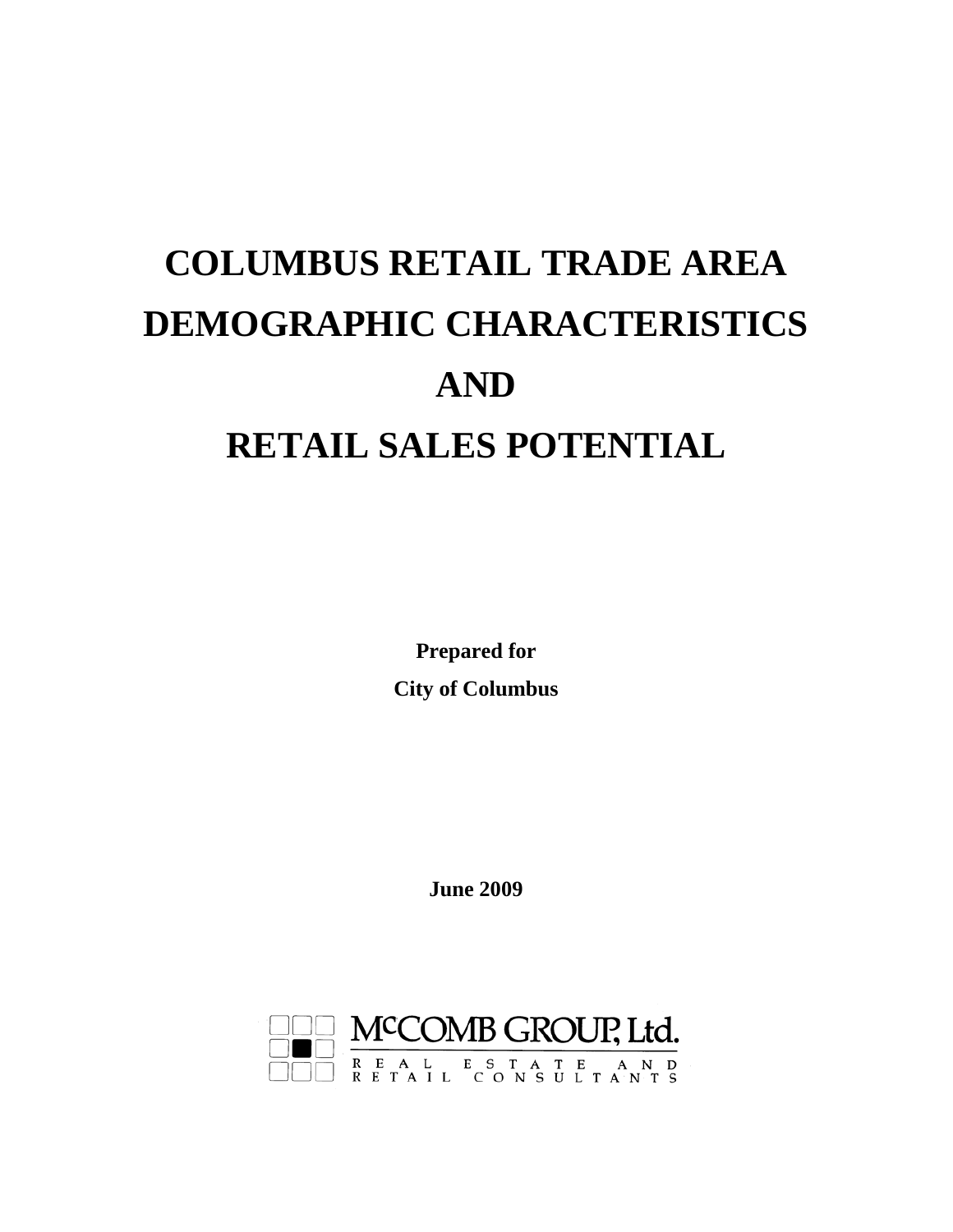# **DEMOGRAPHIC CHARACTERISTICS AND RETAIL SALES POTENTIAL**

Columbus is a thriving community located along I-35, a major growth corridor in the northeast Metropolitan Area. In addition, I-35 is a favorite route to northern Minnesota for outdoor enthusiasts and tourists. Factors that support retail development in Columbus include:

- ♦ The Freeway District is served by an interchange between I-35 and TH-97 (Lake Drive and Scandia Trail). This interchange is the gateway to residential areas in Columbus, Forest Lake and Scandia.
- ♦ High traffic counts on I-35 of 86,000 south of Columbus exit for Lake Drive and Scandia Trail. Scandia Trail, east of I-35 carries 19,300 trips and Lake Drive carries 6,200 trips for a total of 25,500 trips. Over half of these trips enter or exit I-35.
- ♦ The Freeway District currently contains 16 retail stores and service establishments including a very successful Gander Mountain store, Running Aces Harness Park, and six recreational equipment dealers, which attract patrons from a wide area.
- ♦ Freeway District retail properties have excellent visibility from I-35, which also provides access for residents of the northeastern metro area.
- ♦ Scandia Trail is the primary arterial linking I-35 with the affluent residential area in Scandia on the St. Croix River.

# **Destination Trade Area**

The Freeway District is attractive to destination retailers, such as Gander Mountain, that can capitalize on the trade area's affluent households and high inflow sales from outside the area.

- ♦ The destination trade area is similar to Forest Lake's trade area and makes Columbus a logical location for larger stores that cannot be accommodated at West Broadway and I-35 in Forest Lake two minutes to the north.
- ♦ Population and household growth in the Freeway District trade areas have exceeded the growth rates in the Minneapolis-St. Paul MSA.
- ♦ Destination trade area households grew at an annual rate of 3.6 percent between 2000 and 2008 and are estimated to increase to 29,031 households by 2013, a 2.64 percent growth rate.
- $\bullet$  Destination trade area population has been growing rapidly at an annual rate of 3.2 percent between 2000 and 2008, and is estimated for 2013 to increase to 78,621 people, an annual growth rate of 2.35 percent.
- ♦ Average household income in the destination trade area was \$82,608 in 2008 and is estimated to increase to \$92,000 by 2013.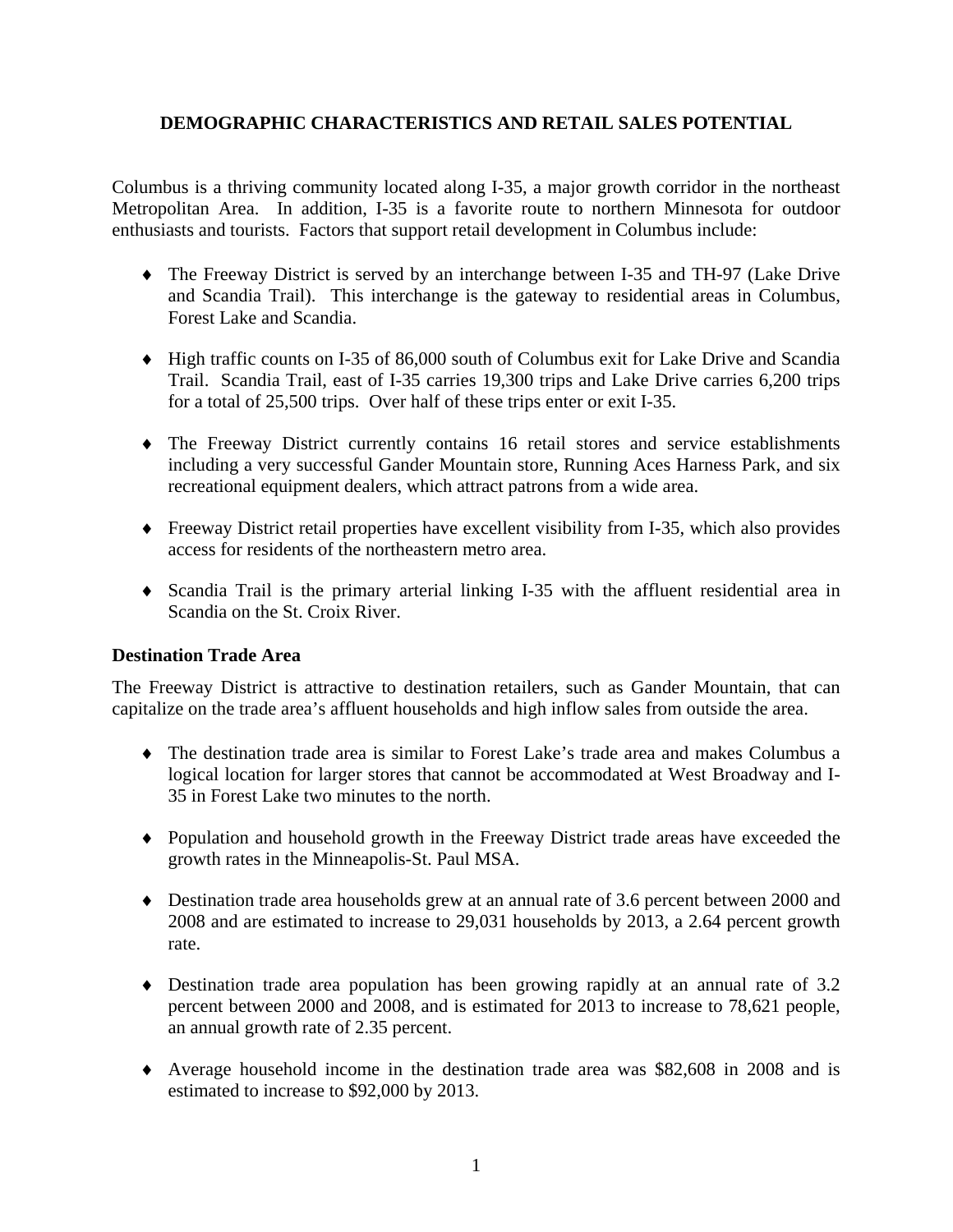- ♦ In 2008, almost half of the households in the destination trade area had incomes above \$75,000 annually.
- ♦ By 2013, it is estimated that 37.5 percent of the destination trade area households will have incomes in excess of \$100,000.

# **Convenience Trade Area**

Lake Drive and Scandia Trail are gateways to the affluent households living in Columbus, southern Forest Lake, and Scandia. This growing trade area provides support for convenience retail stores and services.

- ♦ Convenience trade area households grew at an annual growth rate of 2.8 percent and are estimated to reach 7,448 by 2013, a growth rate of 2.2 percent.
- ♦ Convenience trade area population increased at an annual rate of 2.1 percent between 2000 and 2008, and is estimated to grow to 18,654 in 2013, an annual growth rate of 1.7 percent.
- $\bullet$  In 2008, half of the households in the convenience trade area had incomes above \$75,000 annually.
- ♦ By 2013, it is estimated that 40 percent of the convenience trade area households will have incomes in excess of \$100,000.
- ♦ Average household income for the convenience trade area was \$86,706 in 2008, estimated to increase to \$97,846 by 2013.
- ♦ High income households are distributed throughout the trade area and are not concentrated in small geographic pockets.
- ♦ Residential areas of Forest Lake with high household density are conveniently located close to the Freeway District.

The Freeway District's many positive attributes and trade area growth provide support for retail stores, restaurants and services.

## **Demographic Characteristics**

Key trade area population, household, and household income characteristics are contained in Tables 1, 2 and 3 on the following pages. More detailed demographic characteristics are contained in the attached demographic appendix.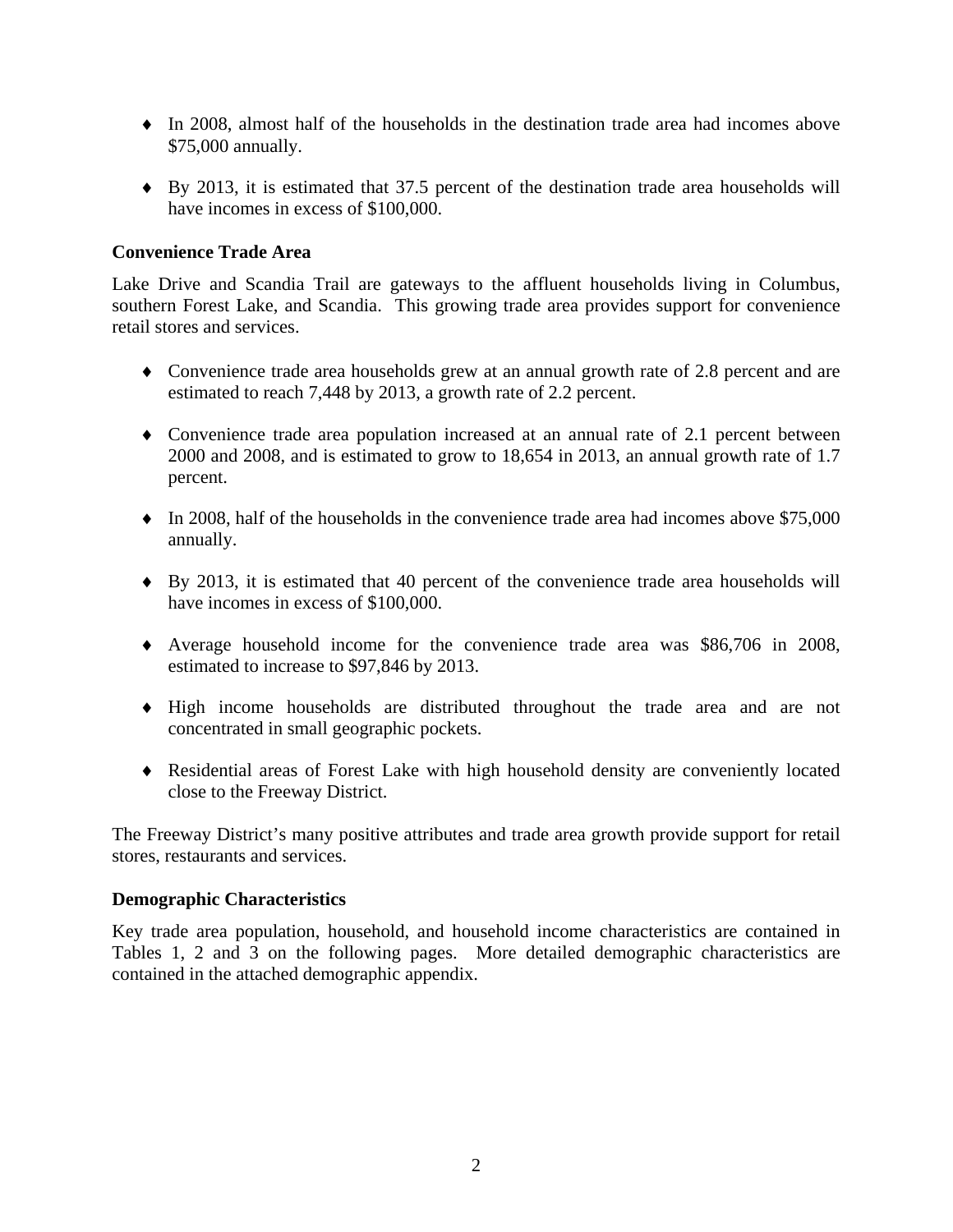

# **COLUMBUS FREEWAY DISTRICT TRADE AREAS**

Table 1

### CONVENIENCE AND DESTINATION TRADE AREAS AND MINNEAPOLIS-ST. PAUL MSA: POPULATION AND HOUSEHOLDS 1990 AND 2000 CENSUS; 2008 AND 2013 ESTIMATED

|                           | Destination |               | Convenience |      | Minneapolis- |      |
|---------------------------|-------------|---------------|-------------|------|--------------|------|
|                           | Trade Area  |               | Trade Area  |      | St. Paul MSA |      |
| <b>Population</b>         |             |               |             |      |              |      |
| 1990                      | 44,500      |               | 12,301      |      | 2,537,677    |      |
| 2000                      | 54,416      |               | 14,524      |      | 2,968,806    |      |
| 2008E                     | 70,003      |               | 17,178      |      | 3,240,886    |      |
| 2013E                     | 78,621      |               | 18,654      |      | 3,402,621    |      |
| <b>Annual Growth Rate</b> |             |               |             |      |              |      |
| 1990-2000                 | 2.03        | $\frac{0}{0}$ | 1.68        | $\%$ | 1.58 %       |      |
| 2000-2008E                | 3.20        |               | 2.12        |      | 1.10         |      |
| 2008E-2013E               | 2.35        |               | 1.66        |      | 0.98         |      |
| <b>Households</b>         |             |               |             |      |              |      |
| 1990                      | 14,993      |               | 4,245       |      | 959,070      |      |
| 2000                      | 19,277      |               | 5,363       |      | 1,136,615    |      |
| 2008E                     | 25,483      |               | 6,677       |      | 1,257,939    |      |
| 2013E                     | 29,031      |               | 7,448       |      | 1,331,186    |      |
| <b>Annual Growth Rate</b> |             |               |             |      |              |      |
| 1990-2000                 | 2.55        | $\%$          | 2.37        | $\%$ | 1.71         | $\%$ |
| 2000-2008E                | 3.55        |               | 2.78        |      | 1.28         |      |
| 2008E-2013E               | 2.64        |               | 2.21        |      | 1.14         |      |

E: Estimated.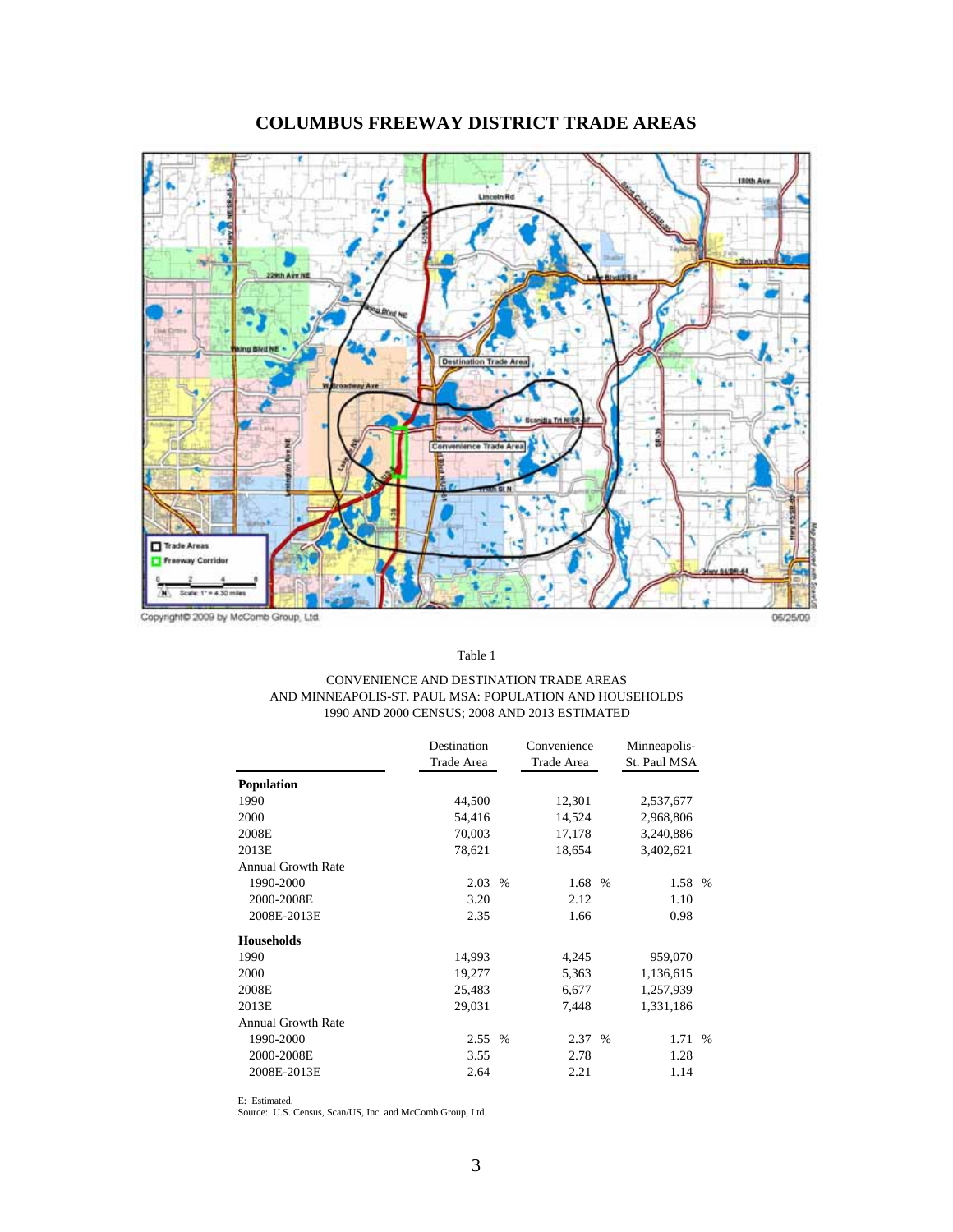

# **TRADE AREA 2013 AVERAGE HOUSEHOLD INCOME: PERCENT ABOVE \$75,000**

Table 2

### CONVENIENCE AND DESTINATION TRADE AREAS AND MINNEAPOLIS-ST. PAUL MSA: AVERAGE AND MEDIAN HOUSEHOLD INCOME 1990 AND 2000 CENSUS; 2008 AND 2013 ESTIMATED

|                                 | Destination<br>Trade Area |    | Convenience<br>Trade Area |    | Minneapolis-<br>St. Paul MSA |  |
|---------------------------------|---------------------------|----|---------------------------|----|------------------------------|--|
| <b>Average Household Income</b> |                           |    |                           |    |                              |  |
| 1990                            | \$<br>42,445              | \$ | 44,747                    | \$ | 43,726                       |  |
| 2000                            | 70,520                    |    | 71,101                    |    | 67,713                       |  |
| 2008E                           | 82,608                    |    | 86,706                    |    | 82,167                       |  |
| 2013E                           | 92,011                    |    | 97,846                    |    | 91,719                       |  |
| <b>Median Household Income</b>  |                           |    |                           |    |                              |  |
| 1990                            | \$<br>38,417              | \$ | 40,955                    | \$ | 37,650                       |  |
| 2000                            | 59,469                    |    | 58,487                    |    | 54,601                       |  |
| 2008E                           | 73,736                    |    | 73,902                    |    | 68,914                       |  |
| 2013E                           | 83,137                    |    | 84,724                    |    | 77,471                       |  |

E: Estimated. Source: McComb Group, Ltd.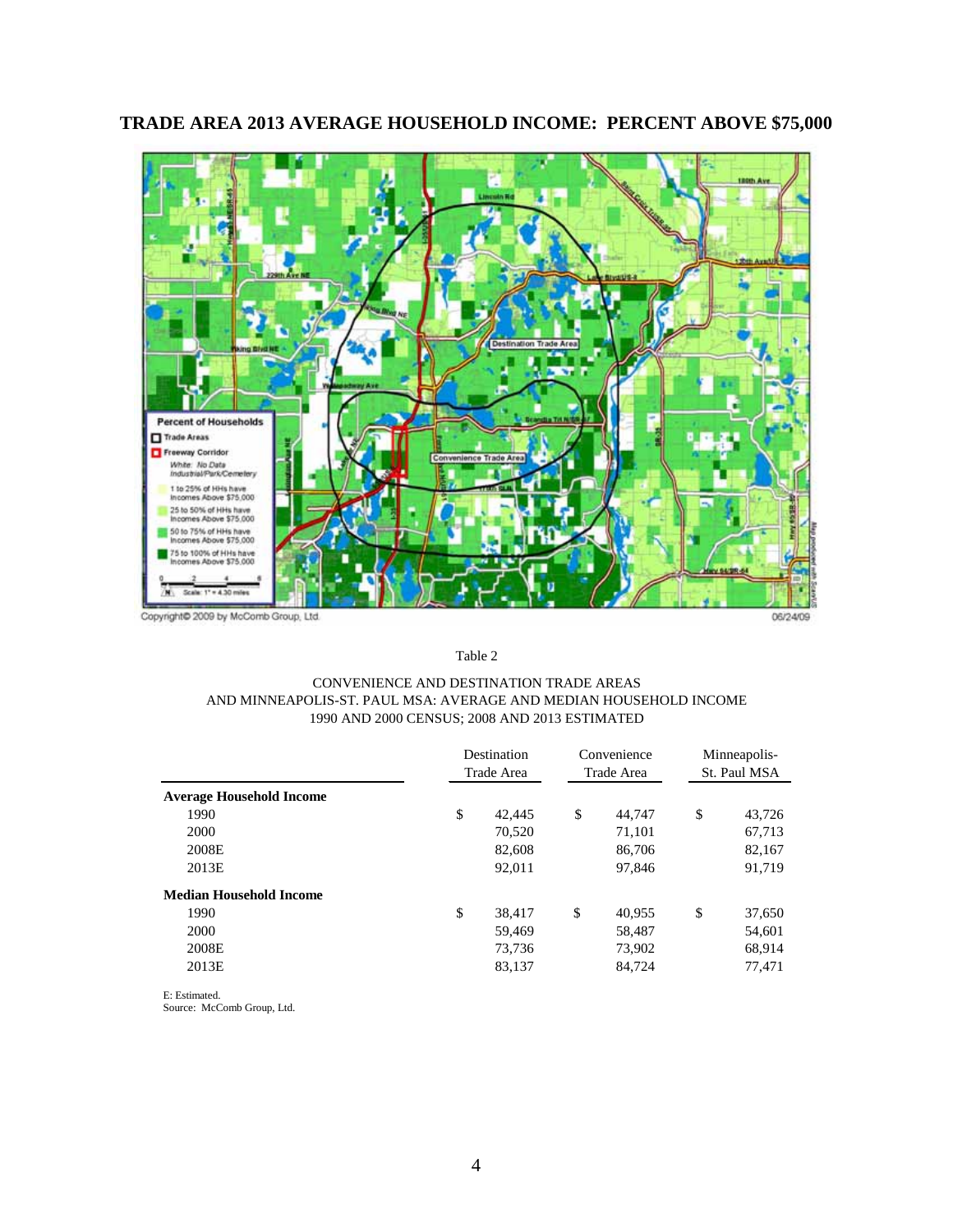

# **TRADE AREA 2013 AVERAGE HOUSEHOLD INCOME: PERCENT ABOVE \$100,000**

Table 3

### CONVENIENCE AND DESTINATION TRADE AREAS AND MINNEAPOLIS-ST. PAUL MSA: HOUSEHOLD INCOME DISTRIBUTION 1990 AND 2000 CENSUS; 2008 AND 2013 ESTIMATED

|                            | Destination |      | Convenience | Minneapolis- |  |
|----------------------------|-------------|------|-------------|--------------|--|
|                            | Trade Area  |      | Trade Area  | St. Paul MSA |  |
| Households above \$75,000  |             |      |             |              |  |
| 1990                       | 1,386       |      | 503         | 107,670      |  |
| 2000                       | 6,284       |      | 1,791       | 337,670      |  |
| 2008E                      | 12,659      |      | 3,302       | 571,933      |  |
| 2013E                      | 16,718      |      | 4,228       | 689,879      |  |
| Percent above \$75,000     |             |      |             |              |  |
| 1990                       | 9.3         | $\%$ | 11.9 %      | 11.2 %       |  |
| 2000                       | 32.7        |      | 33.5        | 31.5         |  |
| 2008E                      | 49.8        |      | 49.5        | 45.5         |  |
| 2013E                      | 57.6        |      | 56.8        | 51.8         |  |
| Households above \$100,000 |             |      |             |              |  |
| 1990                       | 557         |      | 199         | 47,903       |  |
| 2000                       | 2,785       |      | 857         | 192,041      |  |
| 2008E                      | 7,379       |      | 2,122       | 369,898      |  |
| 2013E                      | 10,867      |      | 2,981       | 480,118      |  |
| Percent above \$100,000    |             |      |             |              |  |
| 1990                       | 3.7 %       |      | 4.7 %       | 5.0 %        |  |
| 2000                       | 14.5        |      | 16.0        | 16.9         |  |
| 2008E                      | 29.0        |      | 31.8        | 29.4         |  |
| 2013E                      | 37.5        |      | 40.1        | 36.1         |  |

E: Estimated. Source: McComb Group, Ltd.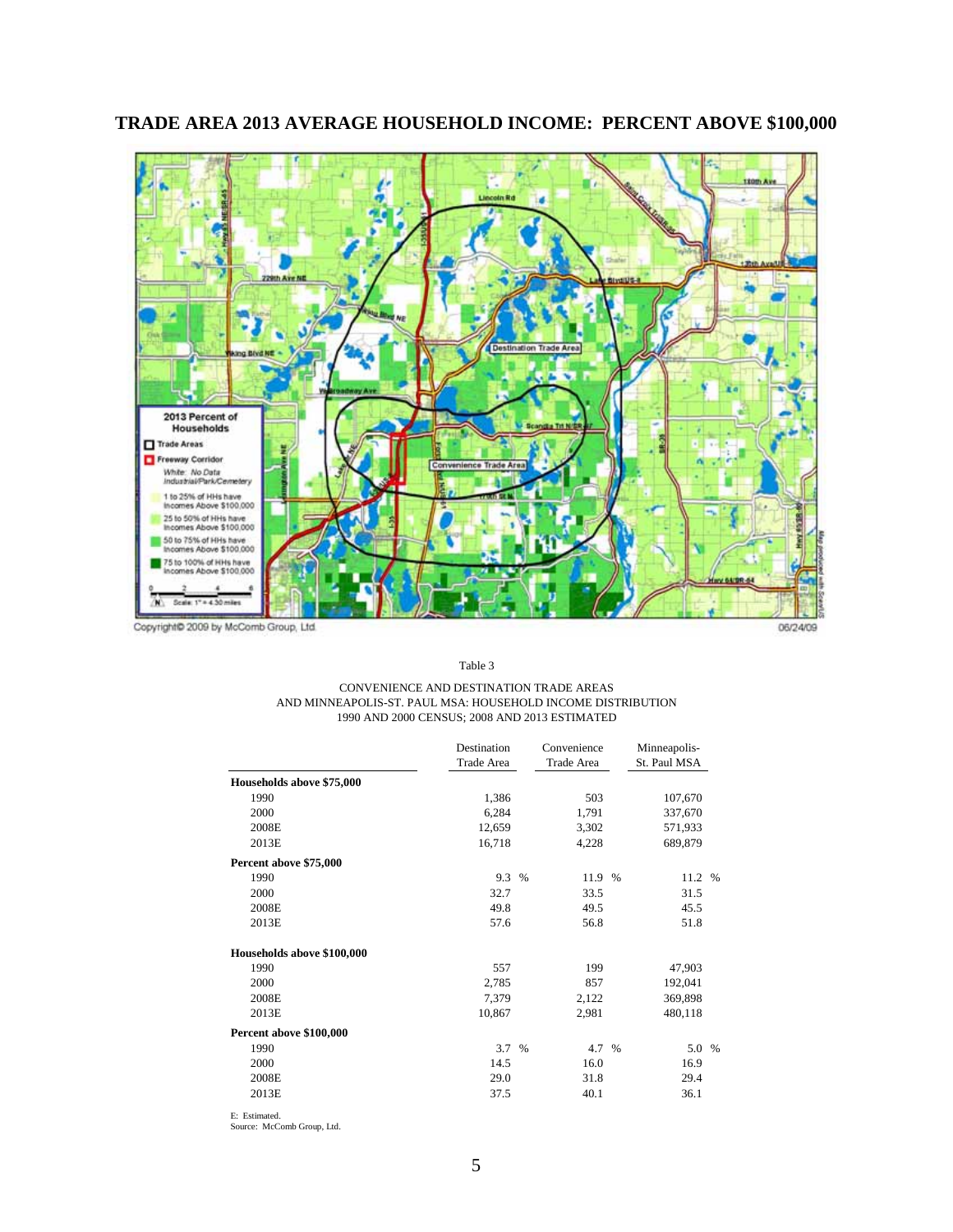### **FREEWAY DISTRICT RETAIL POTENTIAL**

### **Destination Retailers**

Retail stores and services in the Freeway District benefit from purchases by trade area residents and inflow customers from central Minnesota and western Wisconsin. Destination stores derive about 35 percent of their sales from outside the trade area. These customers provide support for a wide range of retail stores, restaurants and services. Estimated supportable gross leasable area (GLA) of retail stores by retail store type for the destination trade area is contained in Table 4 for 2010 and 2015. Smaller stores and services that cluster around the larger stores will benefit from their customer attraction. Destination stores, other than those listed in Table 4, should also consider the Freeway District if trade area demographics and population will support their store.

| ۰,<br>× |  |
|---------|--|
|---------|--|

## DESTINATION TRADE AREA SUPPORTABLE SPACE; 2010 AND 2015 BY MERCHANDISE CATEGORY

| (Gross Leasable Area) |
|-----------------------|
|                       |

|                                                  |         |         |         | Store Size |         |
|--------------------------------------------------|---------|---------|---------|------------|---------|
| Merchandise Category                             | 2010    | 2015    | High    | Median     | Low     |
| <b>General Merchandise</b>                       |         |         |         |            |         |
| Discount stores                                  | 120,552 | 150,823 | 127,987 | 92,681     | 70,000  |
| Department stores (Incl. leased depts.)          | 70,653  | 113,469 | 192,195 | 104,560    | 51,125  |
| Warehouse clubs and supercenters                 | 110,711 | 128,367 | 225,000 | 185,000    | 150,000 |
| Miscellaneous general mdse.                      | 8,684   | 10,848  | 11,212  | 8,400      | 3,200   |
| <b>Apparel &amp; Accessories</b>                 |         |         |         |            |         |
| Women's clothing                                 | 6,400   | 7,485   | 8,740   | 4,200      | 2,074   |
| Family clothing                                  | 10,577  | 15,204  | 28,228  | 8,000      | 2,374   |
| Family shoe stores                               | 5,537   | 6,914   | 10,234  | 3,388      | 2,021   |
| <b>Furniture &amp; Home Furnishings</b>          |         |         |         |            |         |
| Furniture                                        | 45,415  | 56,727  | 36,712  | 7,927      | 3,108   |
| Floor coverings                                  | 6,702   | 12,356  | 7,819   | 3,593      | 1,229   |
| All other home furnishings stores                | 11,571  | 19,429  | 6,500   | 3,570      | 2,868   |
| <b>Electronics &amp; Appliances Stores</b>       |         |         |         |            |         |
| Radio, TV & electronics stores                   | 81,457  | 101,750 | 44,446  | 2,526      | 1,789   |
| Computers and software, music, computers & other | 11,866  | 14,822  | 25,600  | 3,388      | 997     |
| <b>Other Shopping Goods</b>                      |         |         |         |            |         |
| Specialty line sporting goods                    | 9,956   | 12,436  | 4,356   | 2,449      | 1,097   |
| <b>Building Materials &amp; Garden Supplies</b>  |         |         |         |            |         |
| Home centers                                     | 108,114 | 135,046 | 135,833 | 95,173     | 8,981   |
| Paint, glass & wallpaper                         | 22,707  | 28,369  | 5,028   | 3,533      | 2,348   |
| Other building materials dealers                 | 382,391 | 477,649 |         | N/A        |         |
| Retail nurseries, lawn & garden                  | 15,610  | 19,220  |         | 15,000     |         |
| <b>Health Care</b>                               |         |         |         |            |         |
| Offices of physicians                            | 55,793  | 67,898  | 4,008   | 1,652      | 969     |
| Source: McComb Group, Ltd.                       |         |         |         |            |         |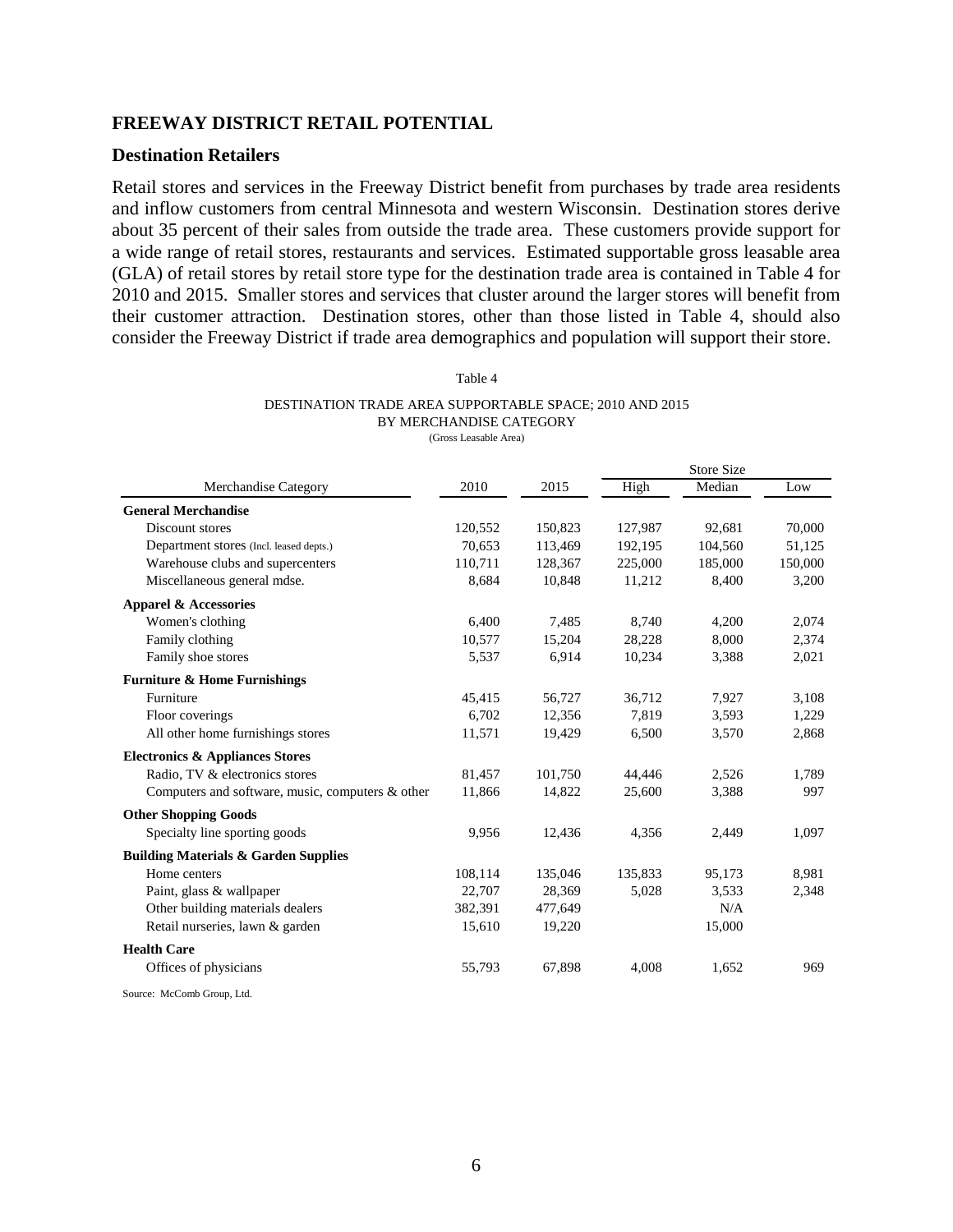# **Convenience Retailers**

The Freeway District serves an affluent trade area served by Lake Drive and Scandia Trail. Retail stores and services supported by the convenience trade area are generally those associated with a neighborhood center. These stores will also benefit from the customers attracted by the destination stores. Supportable GLA for convenience retail stores and services is contained in Table 5.

### Table 5 CONVENIENCE TRADE AREA SUPPORTABLE SPACE; 2010 AND 2015 BY MERCHANDISE CATEGORY (Gross Leasable Area)

| <b>Merchandise Category</b>                      | 2010   | 2015   | High   | Median | Low    |
|--------------------------------------------------|--------|--------|--------|--------|--------|
| <b>CONVENIENCE TRADE AREA</b>                    |        |        |        |        |        |
| <b>Convenience Goods</b>                         |        |        |        |        |        |
| Supermarkets                                     | 37,740 | 45,853 | 69,462 | 52,419 | 31,245 |
| Drug & proprietary stores                        | 10,270 | 12,476 | 23,714 | 11,700 | 8,280  |
| Hardware                                         | 4,411  | 5,362  | 27,743 | 13,831 | 5,638  |
| Liquor                                           | 3,891  | 4,725  | 7,210  | 2,856  | 1,305  |
| Florist                                          | 1,495  | 1,816  | 5,396  | 1,600  | 766    |
| <b>Food Service</b>                              |        |        |        |        |        |
| Full service restaurants                         | 14,386 | 18,975 | 9,775  | 4,500  | 2,000  |
| Limited service restaurants                      | 6,903  | 9,960  | 3,000  | 3,400  | 1,335  |
| Snack & beverage places                          | 1,360  | 1,650  | 2,495  | 1,500  | 850    |
| <b>Gasoline Svs Stations/Conv.</b>               | 2,126  | 2,798  | 6,571  | 2,400  | 1,451  |
| <b>Electronics &amp; Appliances Stores</b>       |        |        |        |        |        |
| Radio, TV & electronics stores                   | 5,837  | 7,090  | 44,446 | 2,526  | 1,789  |
| Auto parts, accessories & tires                  |        |        |        |        |        |
| Auto parts & accessories stores                  | 5,570  | 6,770  | 13,000 | 6,500  | 2,232  |
| Tire dealers                                     | 3,475  | 4,225  | 5,000  | 2,500  | 1,500  |
| <b>Services</b>                                  |        |        |        |        |        |
| Beauty shops/nail salons                         | 4,659  | 5,526  | 3,480  | 1,400  | 900    |
| Drycleaning & laundry services (except coin-op.) | 2,967  | 3,527  | 2,731  | 1,608  | 1,038  |
| Child day care services                          | 7,860  | 9,130  | 7,495  | 5,050  | 3,059  |
| <b>Recreation</b>                                |        |        |        |        |        |
| Physical fitness facilities                      | 20,088 | 23,888 | 32,170 | 6,448  | 1,433  |
| <b>Professional Services</b>                     | 8,763  | 10,420 | 6,264  | 2,092  | 711    |
| <b>Automotive Repair and Maintenance</b>         |        |        |        |        |        |
| General automotive repair                        | 6,190  | 7,360  | 10,624 | 6,200  | 2,400  |
| Paint or body repair shops                       | 4,395  | 5,225  |        |        |        |
| Automotive glass replacement                     | 1,345  | 1,600  |        |        |        |
| Automotive oil change & lubrication shops        | 645    | 770    |        |        |        |
| <b>Health Care</b>                               |        |        |        |        |        |
| Offices of dentists                              | 5,793  | 6,881  |        | 1,700  |        |
| Offices of chiropractors                         | 1,336  | 1,584  |        | 1,600  |        |
|                                                  |        |        |        |        |        |

Source: McComb Group, Ltd.

Tables 4 and 5 also contain the range of store sizes in square feet of GLA from *Dollars & Cents of Shopping Centers*, published by the Urban Land Institute. For most categories, the median store size is bracketed by high and low GLA. Low represents the smallest size store that is likely to be economically viable.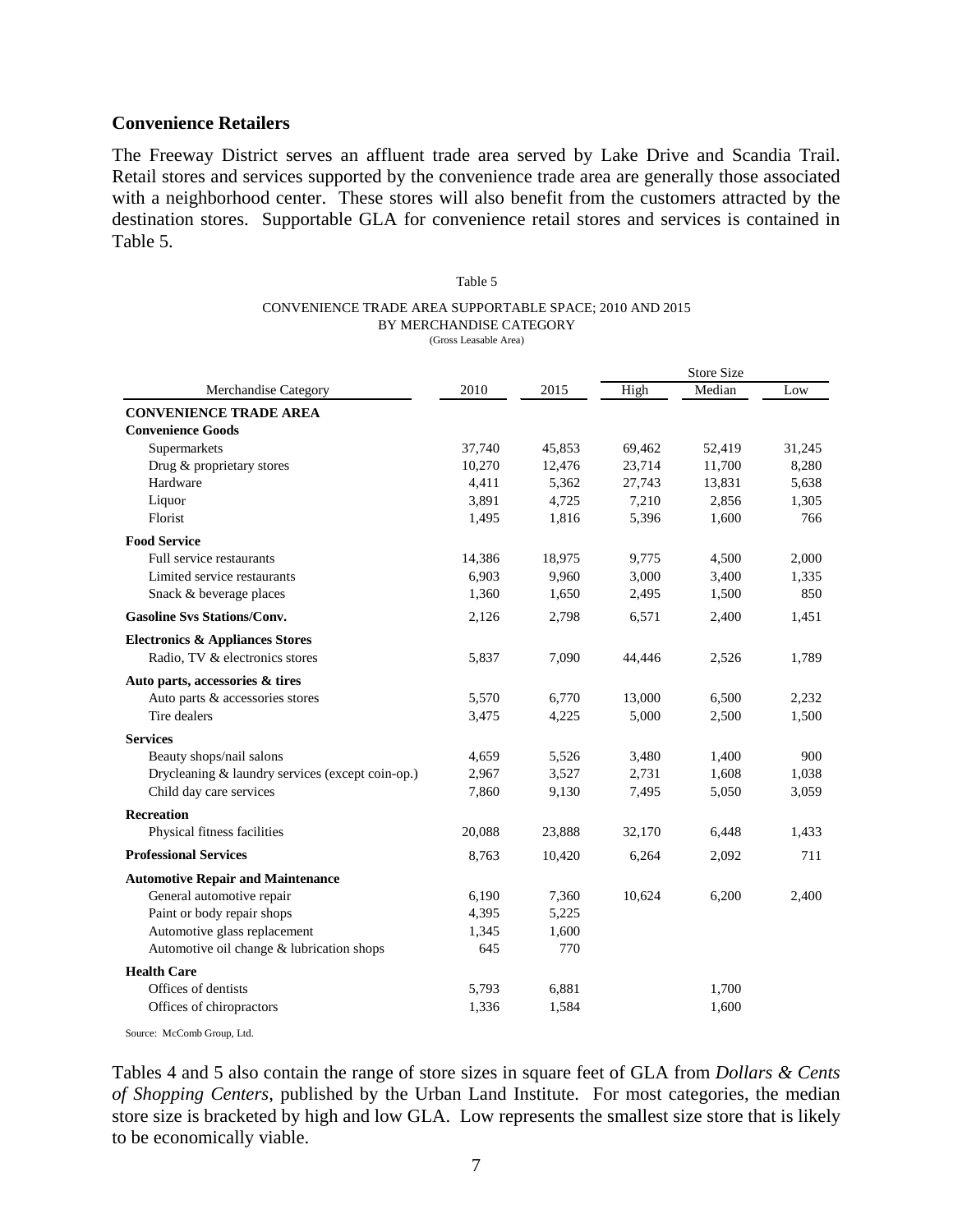# **APPENDIX**

# **DEMOGRAPHIC CHARACTERISTICS**

- **Table A-13 Convenience and Destination Trade Areas, and Minneapolis-St. Paul MSA; Household Income: 1990 and 2000 Census; 2008 and 2013 Estimated**
- **Table A-2 Convenience and Destination Trade Areas, and Minneapolis-St. Paul MSA; Households, Families and Household Size: 1990 and 2000 Census; 2008 and 2013 Estimated**
- **Table A-3 Convenience and Destination Trade Areas, and Minneapolis-St. Paul MSA; Educational Attainment: 1990 and 2000 Census; 2008 and 2013 Estimated**
- **Table A-4 Convenience and Destination Trade Areas, and Minneapolis-St. Paul MSA; Gender and Marital Status: 1990 and 2000 Census; 2008 and 2013 Estimated**
- **Table A-5 Convenience and Destination Trade Areas, and Minneapolis-St. Paul MSA; Age Distribution: 1990 and 2000 Census; 2008 and 2013 Estimated**
- **Table A-6 Convenience and Destination Trade Areas, and Minneapolis-St. Paul MSA; Ethnicity: 1990 and 2000 Census; 2008 and 2013 Estimated**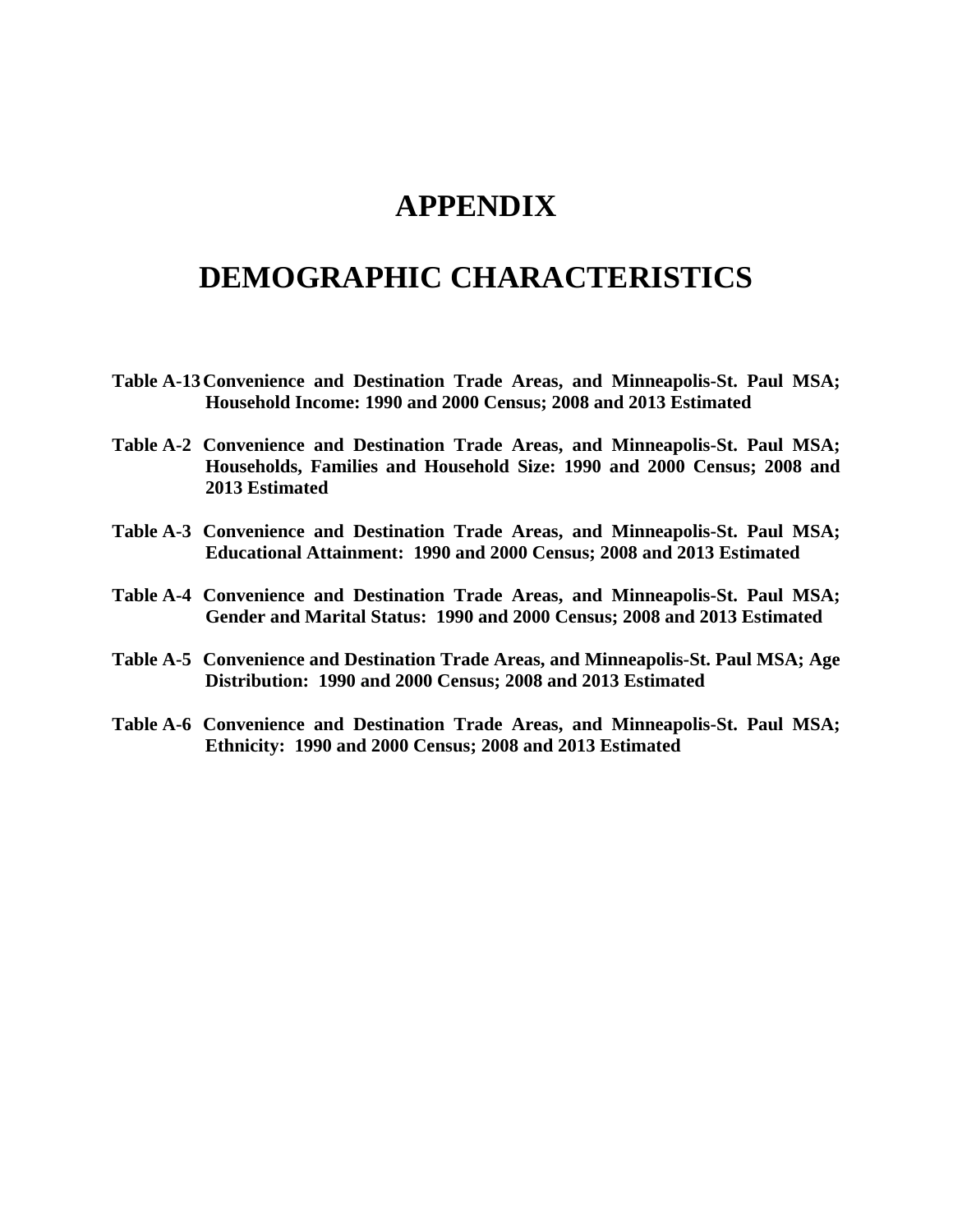#### CONVENIENCE AND DESTINATION TRADE AREAS AND MINNEAPOLIS-ST. PAUL MSA HOUSEHOLD INCOME: 1990 AND 2000 CENSUS; 2008 AND 2013 ESTIMATED

|                               | 1990                         |              | 2000         |             | 2008 E                       |             | 2013 E                  |         |
|-------------------------------|------------------------------|--------------|--------------|-------------|------------------------------|-------------|-------------------------|---------|
|                               | Number                       | Percent      | Number       | Percent     | Number                       | Percent     | Number                  | Percent |
| <b>Destination Trade Area</b> |                              |              |              |             |                              |             |                         |         |
| Households                    | 14,993                       | N/A          | 19,277       | N/A         | 25,483                       | N/A         | 29.031                  | N/A     |
| <b>Average Size</b>           | 2.92                         | N/A          | 2.79         | N/A         | 2.70                         | N/A         | 2.66                    | N/A     |
| Household Income              |                              |              |              |             |                              |             |                         |         |
| Median                        | 38,417<br>\$                 | N/A          | \$<br>59,469 | N/A         | \$<br>73,736                 | N/A         | \$<br>83,137            | N/A     |
| Average                       | $\mathbf{\hat{S}}$<br>42,445 | N/A          | \$<br>70,520 | N/A         | $\mathbf{\hat{S}}$<br>82,608 | N/A         | \$<br>92,011            | N/A     |
| Households Above \$50,000     | 4,665                        | 31.2 %       | 11,857       | 61.7 %      | 18,632                       | 73.2 %      | 22,421                  | 77.3 %  |
| Households Above \$75,000     | 1,386                        | 9.3          | 6,284        | 32.7        | 12,659                       | 49.8        | 16,718                  | 57.6    |
| <b>Income Distribution</b>    |                              |              |              |             |                              |             |                         |         |
| Less than $$15,000$           | 2,131                        | 14.3 %       | 1,234        | 6.4 %       | 958                          | 3.8 %       | 914                     | 3.2 %   |
| \$15,000 - \$24,999           | 1,808                        | 12.1         | 1,481        | 7.7         | 1,476                        | 5.8         | 1,206                   | 4.2     |
| \$25,000 - \$34,999           | 2,448                        | 16.4         | 1,759        | 9.1         | 1,703                        | 6.7         | 1,701                   | 5.9     |
| \$35,000 - \$49,999           | 3,878                        | 26.0         | 2,900        | 15.1        | 2,675                        | 10.5        | 2,773                   | 9.6     |
| \$50,000 - \$74,999           | 3,279                        | 22.0         | 5,573        | 29.0        | 5,973                        | 23.5        | 5,703                   | 19.7    |
| \$75,000 - \$99,999           | 829                          | 5.6          | 3,499        | 18.2        | 5,280                        | 20.8        | 5,850                   | 20.2    |
| $$100,000 - $149,999$         | 448                          | 3.0          | 2,012        | 10.5        | 5,131                        | 20.2        | 7,195                   | 24.8    |
| $$150,000 +$                  | 109                          | 0.7          | 773          | 4.0         | 2,248                        | 8.8         | 3,673                   | 12.7    |
| <b>Convenience Trade Area</b> |                              |              |              |             |                              |             |                         |         |
| Households                    | 4,245                        | N/A          | 5,363        | N/A         | 6.677                        | N/A         | 7.448                   | N/A     |
| <b>Average Size</b>           | 2.90                         | N/A          | 2.71         | N/A         | 2.57                         | N/A         | 2.50                    | N/A     |
| Household Income              |                              |              |              |             |                              |             |                         |         |
| Median                        | 40,955<br>\$                 | N/A          | 58,487<br>\$ | N/A         | \$<br>73,902                 | N/A         | \$<br>84,724            | N/A     |
| Average                       | \$<br>44,747                 | N/A          | \$71,101     | N/A         | \$<br>86,706                 | N/A         | $\mathsf{\$}$<br>97,846 | N/A     |
| Households Above \$50,000     | 1,502                        | 35.5<br>$\%$ | 3,191        | 59.6 %      | 4,761                        | 71.4 %      | 5,650                   | 75.9 %  |
| Households Above \$75,000     | 503                          | 11.9         | 1,791        | 33.5        | 3,302                        | 49.5        | 4,228                   | 56.8    |
| <b>Income Distribution</b>    |                              |              |              |             |                              |             |                         |         |
| Less than $$15,000$           | 550                          | 13.0 %       | 358          | $\%$<br>6.7 | 283                          | 4.2 %       | 277                     | 3.7 %   |
| \$15,000 - \$24,999           | 466                          | 11.0         | 425          | 7.9         | 401                          | 6.0         | 316                     | 4.2     |
| \$25,000 - \$34,999           | 581                          | 13.7         | 504          | 9.4         | 451                          | 6.8         | 431                     | 5.8     |
| \$35,000 - \$49,999           | 1.136                        | 26.8         | 876          | 16.4        | 772                          | 11.6        | 768                     | 10.3    |
| \$50,000 - \$74,999           | 999                          | 23.6         | 1,400        | 26.2        | 1,459                        | 21.9        | 1,422                   | 19.1    |
| \$75,000 - \$99,999           | 304                          | 7.2          | 934          | 17.5        | 1,180                        | 17.7        | 1,247                   | 16.8    |
| \$100,000 - \$149,999         | 163                          | 3.9          | 604          | 11.3        | 1,356                        | 20.3        | 1,778                   | 23.9    |
| $$150,000 +$                  | 35                           | 0.8          | 253          | 4.7         | 767                          | 11.5        | 1,203                   | 16.2    |
| Minneapolis-St. Paul MSA      |                              |              |              |             |                              |             |                         |         |
| Households                    | 959,070                      | N/A          | 1,136,615    | N/A         | 1,257,939                    | N/A         | 1,331,186               | N/A     |
| Average Size                  | 2.59                         | N/A          | 2.56         | N/A         | 2.52                         | N/A         | 2.50                    | N/A     |
| Household Income              |                              |              |              |             |                              |             |                         |         |
| Median                        | 37,650<br>\$                 | N/A          | \$ 54,601    | N/A         | 68,914<br>\$                 | N/A         | 77,471<br>\$            | N/A     |
| Average                       | \$<br>43,726                 | N/A          | \$67,713     | N/A         | $\mathbb{S}$<br>82,167       | N/A         | \$<br>91,719            | N/A     |
| Households Above \$50,000     | 296,277                      | 31.0 %       | 623,000      | 54.8 %      | 827,201                      | 65.8 %      | 939,817                 | 70.6 %  |
| Households Above \$75,000     | 107,670                      | 11.2         | 357,670      | 31.5        | 571,933                      | 45.5        | 689,879                 | 51.8    |
| Income Distribution           |                              |              |              |             |                              |             |                         |         |
| Less than $$15,000$           | 158,154                      | 16.5 %       | 104,519      | 9.2 %       | 79,388                       | 6.3<br>$\%$ | 73,541                  | 5.5 %   |
| $$15,000 - $24,999$           | 145,153                      | 15.2         | 104,638      | 9.2         | 87,079                       | 6.9         | 73,714                  | 5.5     |
| \$25,000 - \$34,999           | 151,215                      | 15.8         | 125,123      | 11.0        | 100,158                      | 8.0         | 90,894                  | 6.8     |
| \$35,000 - \$49,999           | 206,404                      | 21.6         | 179,335      | 15.8        | 164,113                      | 13.0        | 153,220                 | 11.5    |
| \$50,000 - \$74,999           | 188,607                      | 19.7         | 265,330      | 23.3        | 255,268                      | 20.3        | 249,938                 | 18.8    |
| \$75,000 - \$99,999           | 59,767                       | 6.2          | 165,629      | 14.6        | 202,035                      | 16.1        | 209,761                 | 15.8    |
| \$100,000 - \$149,999         | 30,647                       | 3.2          | 124,954      | 11.0        | 225,531                      | 17.9        | 274,209                 | 20.6    |
| $$150,000 +$                  | 17,256                       | 1.8          | 67,087       | 5.9         | 144,367                      | 11.5        | 205,909                 | 15.5    |
|                               |                              |              |              |             |                              |             |                         |         |

N/A: Not Available or Not Applicable. E: Estimated.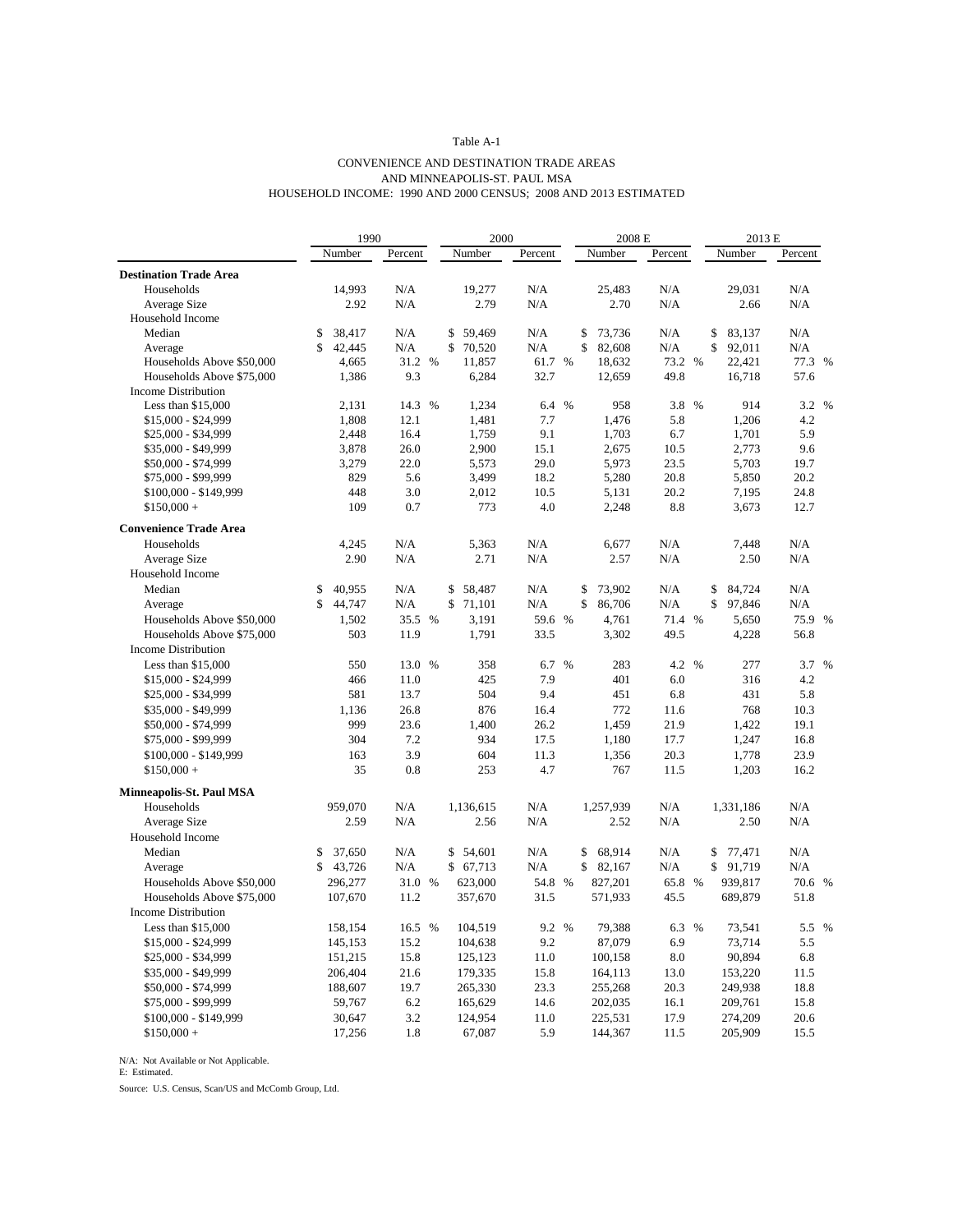#### CONVENIENCE AND DESTINATION TRADE AREAS AND MINNEAPOLIS-ST. PAUL MSA HOUSEHOLDS, FAMILIES AND HOUSEHOLD SIZE; 1990 AND 2000 CENSUS; 2008 AND 2013 ESTIMATED

|                               | 1990    |         | 2000 |           |         | 2008 E    |         | 2013 E    |         |
|-------------------------------|---------|---------|------|-----------|---------|-----------|---------|-----------|---------|
|                               | Number  | Percent |      | Number    | Percent | Number    | Percent | Number    | Percent |
| <b>Destination Trade Area</b> |         |         |      |           |         |           |         |           |         |
| Households                    | 14,993  |         |      | 19,277    |         | 25,483    |         | 29,031    |         |
| Families                      | 11,981  |         |      | 14,975    |         | 18,937    |         | 21,002    |         |
| As Percent of Households      |         | 79.9 %  |      |           | 77.7 %  |           | 74.3 %  |           | 72.3 %  |
| <b>Household Size</b>         |         |         |      |           |         |           |         |           |         |
| 1 Person                      | N/A     | N/A     | $\%$ | 3,356     | 17.4 %  | 5,280     | 20.7 %  | 6,585     | 22.7 %  |
| 2 Persons                     | N/A     | N/A     |      | 6,575     | 34.1    | 8,461     | 33.2    | 9,401     | 32.4    |
| 3-4 Persons                   | N/A     | N/A     |      | 7,124     | 37.0    | 8,874     | 34.8    | 9,853     | 33.9    |
| $5 + Persons$                 | N/A     | N/A     |      | 2,180     | 11.3    | 2,834     | 11.1    | 3,177     | 10.9    |
| Average Household Size        | 2.92    |         |      | 2.79      |         | 2.70      |         | 2.66      |         |
| <b>Convenience Trade Area</b> |         |         |      |           |         |           |         |           |         |
| Households                    | 4,245   |         |      | 5,363     |         | 6,677     |         | 7,448     |         |
| Families                      | 3,409   |         |      | 4,038     |         | 4,721     |         | 5,044     |         |
| As Percent of Households      |         | 80.3 %  |      |           | 75.3 %  |           | 70.7 %  |           | 67.7 %  |
| <b>Household Size</b>         |         |         |      |           |         |           |         |           |         |
| 1 Person                      | N/A     | N/A     | $\%$ | 1,061     | 19.8 %  | 1,655     | 24.8 %  | 2,065     | 27.7 %  |
| 2 Persons                     | N/A     | N/A     |      | 1,870     | 34.9    | 2,216     | 33.2    | 2,375     | 31.9    |
| 3-4 Persons                   | N/A     | N/A     |      | 1,865     | 34.8    | 2,130     | 31.9    | 2,278     | 30.6    |
| $5+$ Persons                  | N/A     | N/A     |      | 558       | 10.4    | 667       | 10.0    | 724       | 9.7     |
| Average Household Size        | 2.90    |         |      | 2.71      |         | 2.57      |         | 2.50      |         |
| Minneapolis-St. Paul MSA      |         |         |      |           |         |           |         |           |         |
| Households                    | 959,070 |         |      | 1,136,615 |         | 1,257,939 |         | 1,331,186 |         |
| Families                      | 648,159 |         |      | 744,303   |         | 802,833   |         | 835,600   |         |
| As Percent of Households      |         | 67.6 %  |      |           | 65.5 %  |           | 63.8 %  |           | 62.8 %  |
| <b>Household Size</b>         |         |         |      |           |         |           |         |           |         |
| 1 Person                      | N/A     | N/A     | $\%$ | 303,050   | 26.7 %  | 363,210   | 28.9 %  | 402,038   | 30.2 %  |
| 2 Persons                     | N/A     | N/A     |      | 370,926   | 32.6    | 392,001   | 31.2    | 403,303   | 30.3    |
| 3-4 Persons                   | N/A     | N/A     |      | 348,717   | 30.7    | 377,197   | 30.0    | 393,474   | 29.6    |
| $5 +$ Persons                 | N/A     | N/A     |      | 113,922   | 10.0    | 125,531   | 10.0    | 132,371   | 9.9     |
| Average Household Size        | 2.59    |         |      | 2.56      |         | 2.52      |         | 2.50      |         |

N/A: Not Available or Not Applicable.

E: Estimated.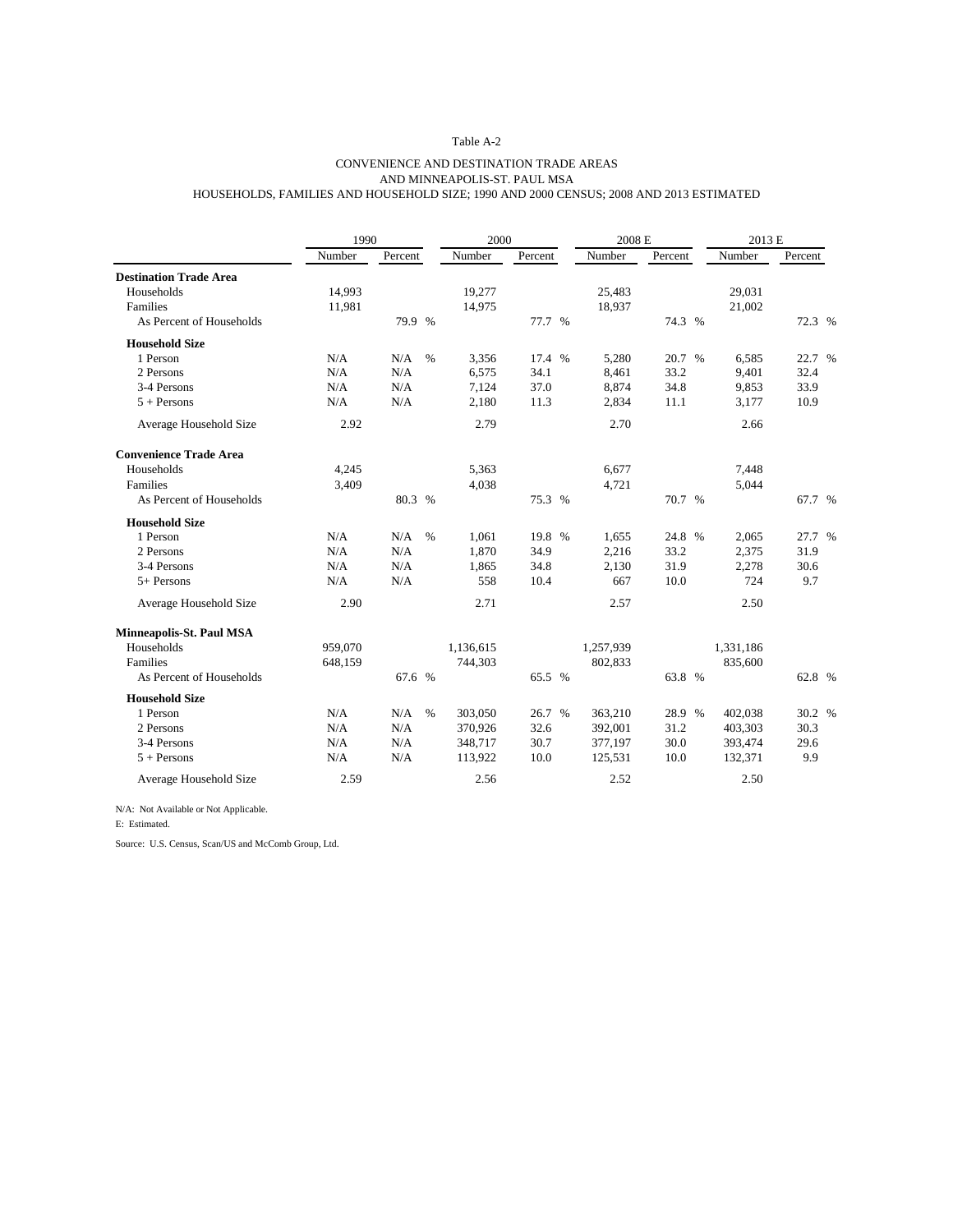### CONVENIENCE AND DESTINATION TRADE AREAS AND MINNEAPOLIS-ST. PAUL MSA EDUCATIONAL ATTAINMENT: 1990 AND 2000 CENSUS; 2008 AND 2013 ESTIMATED

|                               | 1990    |         | 2000    |         | 2008 E  |         | 2013 E  |         |
|-------------------------------|---------|---------|---------|---------|---------|---------|---------|---------|
| Attainment                    | Number  | Percent | Number  | Percent | Number  | Percent | Number  | Percent |
| <b>Destination Trade Area</b> |         |         |         |         |         |         |         |         |
| No College                    | 10,638  | 46.0 %  | 12,126  | 35.7 %  | 15,288  | 33.4 %  | 17.017  | 32.1 %  |
| Some College/2 yr. Degree     | 7,885   | 34.1    | 13,459  | 39.6    | 17,354  | 37.9    | 19.532  | 36.8    |
| College Graduate              | 3,198   | 13.8    | 5,945   | 17.5    | 9,145   | 20.0    | 11,365  | 21.4    |
| Graduate School               | 1,428   | 6.2     | 2,434   | 7.2     | 3,968   | 8.7     | 5,112   | 9.6     |
| <b>Convenience Trade Area</b> |         |         |         |         |         |         |         |         |
| No College                    | 2,939   | 44.6 %  | 3.176   | 35.3 %  | 3,426   | 31.4 %  | 3,543   | 29.0 %  |
| Some College/2 yr. Degree     | 2,233   | 33.9    | 3,497   | 38.9    | 3,846   | 35.3    | 4,060   | 33.3    |
| College Graduate              | 930     | 14.1    | 1,551   | 17.2    | 2,341   | 21.5    | 2,914   | 23.9    |
| Graduate School               | 486     | 7.4     | 771     | 8.6     | 1,297   | 11.9    | 1,691   | 13.9    |
| Minneapolis-St. Paul MSA      |         |         |         |         |         |         |         |         |
| No College                    | 492,784 | 35.2 %  | 482,956 | 28.0 %  | 523,934 | 26.3 %  | 539,093 | 29.2 %  |
| Some College/2 yr. Degree     | 474,114 | 33.9    | 606,761 | 35.2    | 654,990 | 32.9    | 379,875 | 20.6    |
| College Graduate              | 308,932 | 22.1    | 440,355 | 25.6    | 549,385 | 27.6    | 615,548 | 33.4    |
| Graduate School               | 122,945 | 8.8     | 192,417 | 11.2    | 264,724 | 13.3    | 309,889 | 16.8    |

N/A: Not Available or Not Applicable.

E: Estimated.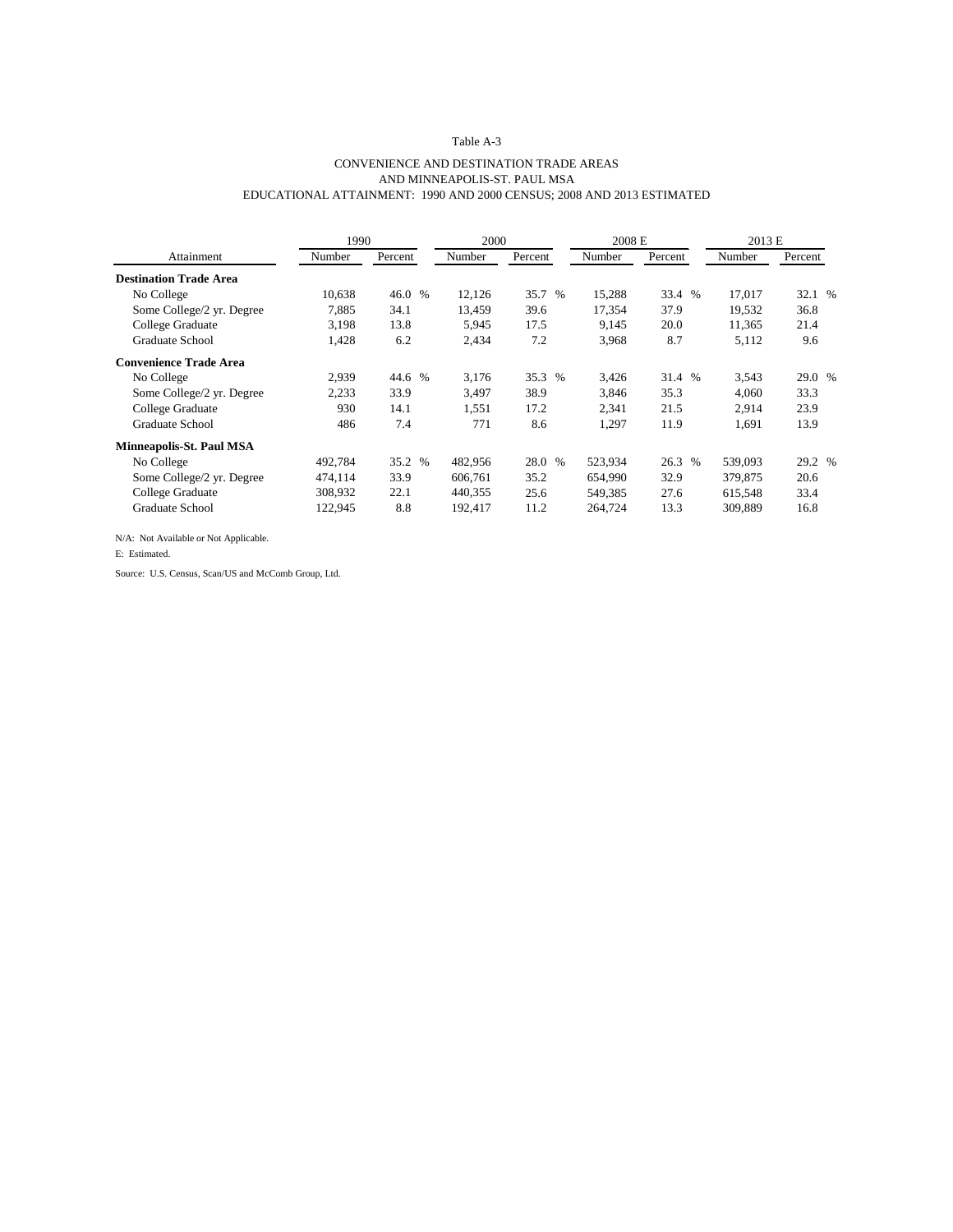### CONVENIENCE AND DESTINATION TRADE AREAS AND MINNEAPOLIS-ST. PAUL MSA GENDER AND MARITAL STATUS: 1990 AND 2000 CENSUS; 2008 AND 2013 ESTIMATED

| Number<br>Percent<br>Number<br>Number<br>Ethnicity<br>Number<br>Percent<br>Percent<br><b>Destination Trade Area</b><br>Gender<br>Male<br>50.7 %<br>27,514<br>50.6 %<br>35,663<br>50.9 %<br>40,165<br>22,540 | Percent<br>51.1 %<br>48.9<br>3.2 %<br>11.8 |  |
|-------------------------------------------------------------------------------------------------------------------------------------------------------------------------------------------------------------|--------------------------------------------|--|
|                                                                                                                                                                                                             |                                            |  |
|                                                                                                                                                                                                             |                                            |  |
|                                                                                                                                                                                                             |                                            |  |
|                                                                                                                                                                                                             |                                            |  |
| 49.3<br>49.4<br>49.1<br>26.903<br>34,340<br>38,456<br>21,960<br>Female                                                                                                                                      |                                            |  |
| <b>Marital Status</b>                                                                                                                                                                                       |                                            |  |
| 34.7 %<br>638<br>3.3 %<br>Single<br>11,439<br>4.0 %<br>626<br>669                                                                                                                                           |                                            |  |
| N/A<br>9.8<br>2,100<br>11.1<br>Single With Children<br>N/A<br>1,563<br>2,487                                                                                                                                |                                            |  |
| 65.3<br>86.2<br>85.6<br>Married<br>21,508<br>13,708<br>16,187<br>17,832                                                                                                                                     | 85.0                                       |  |
| <b>Convenience Trade Area</b>                                                                                                                                                                               |                                            |  |
| Gender                                                                                                                                                                                                      |                                            |  |
| 6,179<br>50.2 %<br>7,217<br>Male<br>49.7 %<br>8,554<br>49.8 %<br>9,315                                                                                                                                      | 49.9 %                                     |  |
| 49.8<br>50.3<br>50.2<br>Female<br>6,123<br>7,307<br>8,624<br>9,339                                                                                                                                          | 50.1                                       |  |
| <b>Marital Status</b>                                                                                                                                                                                       |                                            |  |
| 35.0 %<br>3,215<br>193<br>4.7<br>$\%$<br>170<br>3.6%<br>166<br>Single                                                                                                                                       | 3.3 %                                      |  |
| Single With Children<br>N/A<br>N/A<br>373<br>9.0<br>567<br>12.0<br>639                                                                                                                                      | 12.7                                       |  |
| 65.0<br>3.581<br>86.4<br>3,979<br>84.4<br>Married<br>5,964<br>4,237                                                                                                                                         | 84.0                                       |  |
| Minneapolis-St. Paul MSA                                                                                                                                                                                    |                                            |  |
| Gender                                                                                                                                                                                                      |                                            |  |
| Male<br>48.9 %<br>1,241,505<br>1,466,277<br>49.4 %<br>1,609,949<br>49.7 %<br>1,695,368                                                                                                                      | 49.8 %                                     |  |
| 51.1<br>1,502,529<br>50.6<br>1,630,937<br>50.3<br>1,707,253<br>1,296,172<br>Female                                                                                                                          | 50.2                                       |  |
| <b>Marital Status</b>                                                                                                                                                                                       |                                            |  |
| 44.8 %<br>6.6 %<br>51,187<br>52,121<br>Single<br>880,243<br>49,097<br>6.4 %                                                                                                                                 | 6.2 %                                      |  |
| N/A<br>N/A<br>13.7<br>15.9<br>Single With Children<br>102,069<br>127,980<br>144,627                                                                                                                         | 17.3                                       |  |
| Married<br>55.2<br>77.7<br>1,082,905<br>593,137<br>79.7<br>638,852<br>623,666                                                                                                                               | 76.5                                       |  |

N/A: Not Available or Not Applicable.

E: Estimated.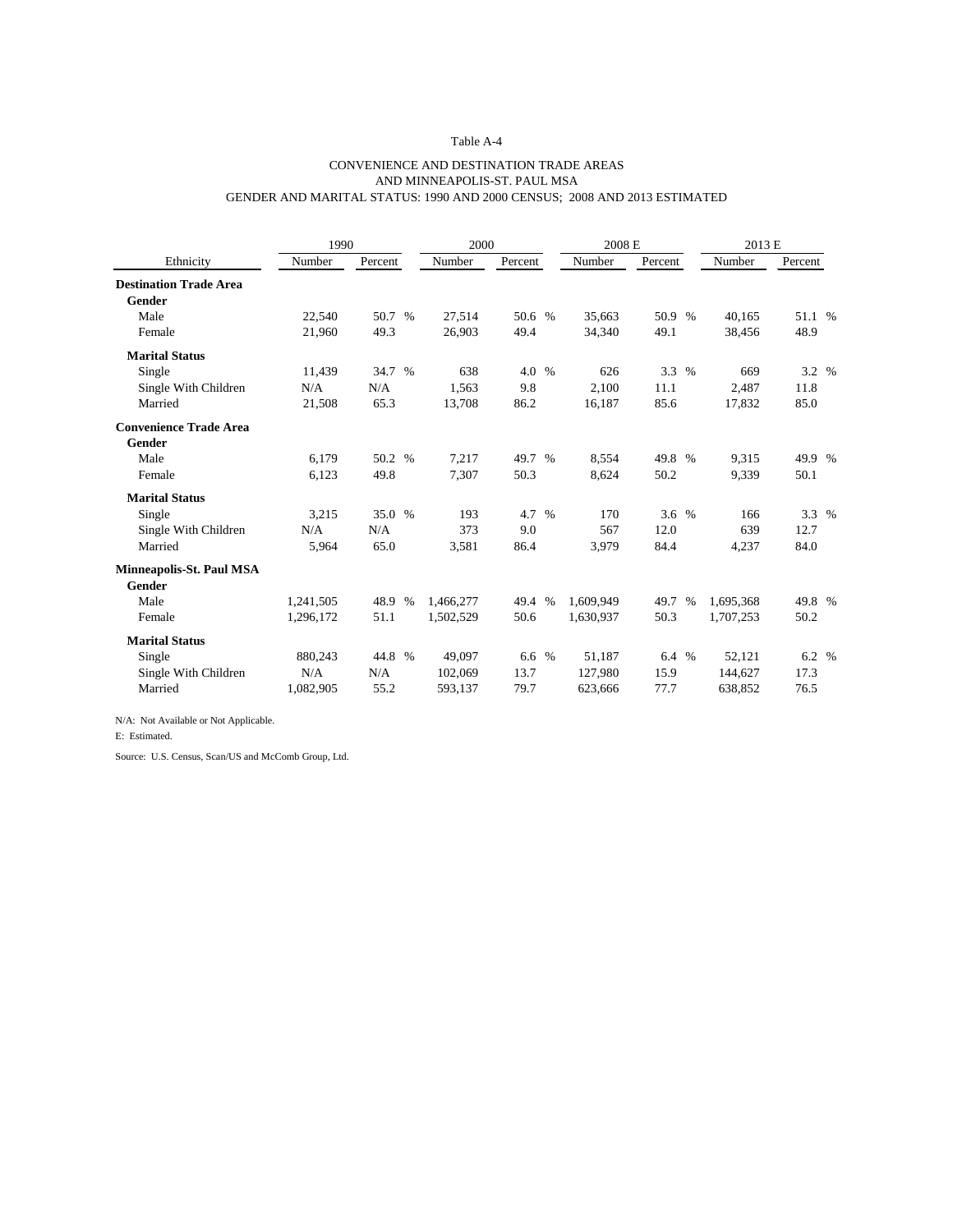### CONVENIENCE AND DESTINATION TRADE AREAS AND MINNEAPOLIS-ST. PAUL MSA AGE DISTRIBUTION: 1990 AND 2000 CENSUS; 2008 AND 2013 ESTIMATED

|                                 | 1990<br>2000 |              |           | 2008 E  |           |         | 2013 E    |         |
|---------------------------------|--------------|--------------|-----------|---------|-----------|---------|-----------|---------|
| Age Distribution                | Number       | Percent      | Number    | Percent | Number    | Percent | Number    | Percent |
| <b>Destination Trade Area</b>   |              |              |           |         |           |         |           |         |
| Under 5                         | 3,607        | 8.1 %        | 4,075     | 7.5 %   | 5,392     | 7.7 %   | 5,450     | 6.9 %   |
| $5 - 9$                         | 4,058        | 9.1          | 4,521     | 8.3     | 4,458     | 6.4     | 5,767     | 7.3     |
| $10 - 14$                       | 3,874        | 8.7          | 4,739     | 8.7     | 4,900     | 7.0     | 4,882     | 6.2     |
| $15 - 19$                       | 3,337        | 7.5          | 4,081     | 7.5     | 5,150     | 7.4     | 5,413     | 6.9     |
| $20 - 24$                       | 2,346        | 5.3          | 2,285     | 4.2     | 4,582     | 6.5     | 5,140     | 6.5     |
| $25 - 34$                       | 7,593        | 17.1         | 6,984     | 12.8    | 9,001     | 12.9    | 10,008    | 12.7    |
| $35 - 44$                       | 7,885        | 17.7         | 10,675    | 19.6    | 10,654    | 15.2    | 10,280    | 13.1    |
| $45 - 54$                       | 5,071        | 11.4         | 8,282     | 15.2    | 11,484    | 16.4    | 12,623    | 16.1    |
| $55 - 64$                       | 2,832        | 6.4          | 4,545     | 8.4     | 7,892     | 11.3    | 10,408    | 13.2    |
| $65 - 74$                       | 2,076        | 4.7          | 2,198     | 4.0     | 3,629     | 5.2     | 5,176     | 6.6     |
| $75+$                           | 1,806        | 4.1          | 1,990     | 3.7     | 2,845     | 4.1     | 3,467     | 4.4     |
| $25 - 64$                       | 23,380       | 52.6 %       | 30,486    | 56.1 %  | 39,032    | 55.8 %  | 43,319    | 55.1 %  |
| 65 and Over                     | 3,882        | 8.7          | 4,188     | 7.7     | 6,474     | 9.3     | 8,643     | 11.0    |
| <b>Convenience Trade Area</b>   |              |              |           |         |           |         |           |         |
| Under 5                         | 915          | $\%$<br>7.4  | 935       | 6.4 %   | 1,187     | 6.9 %   | 1,016     | 5.4 %   |
| $5 - 9$                         | 1,083        | 8.8          | 1,127     | 7.8     | 981       | 5.7     | 1,324     | 7.1     |
| $10 - 14$                       | 1,072        | 8.7          | 1,210     | 8.3     | 1,169     | 6.8     | 1,085     | 5.8     |
| $15 - 19$                       | 1,010        | 8.2          | 1,197     | 8.2     | 1,381     | 8.0     | 1,403     | 7.5     |
| $20 - 24$                       | 670          | 5.4          | 693       | 4.8     | 1,255     | 7.3     | 1,353     | 7.3     |
| $25 - 34$                       | 1,942        | 15.8         | 1,557     | 10.7    | 1,572     | 9.2     | 1,792     | 9.6     |
| $35 - 44$                       | 2,338        | 19.0         | 2,753     | 19.0    | 2,380     | 13.9    | 2,070     | 11.1    |
| $45 - 54$                       | 1,573        | 12.8         | 2,486     | 17.1    | 3,090     | 18.0    | 3,188     | 17.1    |
| $55 - 64$                       | 815          | 6.6          | 1,398     | 9.6     | 2,335     | 13.6    | 2,947     | 15.8    |
| $65 - 74$                       | 548          | 4.5          | 666       | 4.6     | 1,101     | 6.4     | 1,570     | 8.4     |
| $75+$                           | 333          | 2.7          | 498       | 3.4     | 725       | 4.2     | 902       | 4.8     |
| $25 - 64$                       | 6,668        | 54.2<br>$\%$ | 8,193     | 56.4 %  | 9,376     | 54.6 %  | 9,997     | 53.6 %  |
| 65 and Over                     | 881          | 7.2          | 1,164     | 8.0     | 1,826     | 10.6    | 2,472     | 13.3    |
| <b>Minneapolis-St. Paul MSA</b> |              |              |           |         |           |         |           |         |
| Under 5                         | 205,848      | 8.1<br>%     | 212,810   | 7.2 %   | 233,587   | 7.2 %   | 242,228   | 7.1 %   |
| $5 - 9$                         | 197,284      | 7.8          | 225,355   | 7.6     | 221,818   | 6.8     | 234,741   | 6.9     |
| $10 - 14$                       | 171,429      | 6.8          | 225,652   | 7.6     | 223,107   | 6.9     | 224,453   | 6.6     |
| $15 - 19$                       | 162,444      | 6.4          | 209,863   | 7.1     | 224,907   | 6.9     | 225,734   | 6.6     |
| $20 - 24$                       | 193,287      | 7.6          | 193,790   | 6.5     | 215,101   | 6.6     | 227,022   | 6.7     |
| $25 - 34$                       | 510,323      | 20.1         | 457,105   | 15.4    | 427,683   | 13.2    | 429,651   | 12.6    |
| $35 - 44$                       | 414,646      | 16.3         | 528,024   | 17.8    | 493,408   | 15.2    | 455,647   | 13.4    |
| $45 - 54$                       | 252,397      | 9.9          | 405,724   | 13.7    | 509,681   | 15.7    | 522,092   | 15.3    |
| $55 - 64$                       | 180,054      | 7.1          | 225,540   | 7.6     | 357,268   | 11.0    | 439,142   | 12.9    |
| $65 - 74$                       | 138,743      | 5.5          | 145,808   | 4.9     | 180,663   | 5.6     | 241,769   | 7.1     |
| $75+$                           | 111,076      | 4.4          | 139,135   | 4.7     | 153,663   | 4.7     | 160,142   | 4.7     |
| $25 - 64$                       | 1,357,420    | $\%$<br>53.5 | 1,616,393 | 54.4 %  | 1,788,040 | 55.2 %  | 1,846,532 | 54.3 %  |
| 65 and Over                     | 249,819      | 9.8          | 284,943   | 9.6     | 334,326   | 10.3    | 401,911   | 11.8    |

E: Estimated.